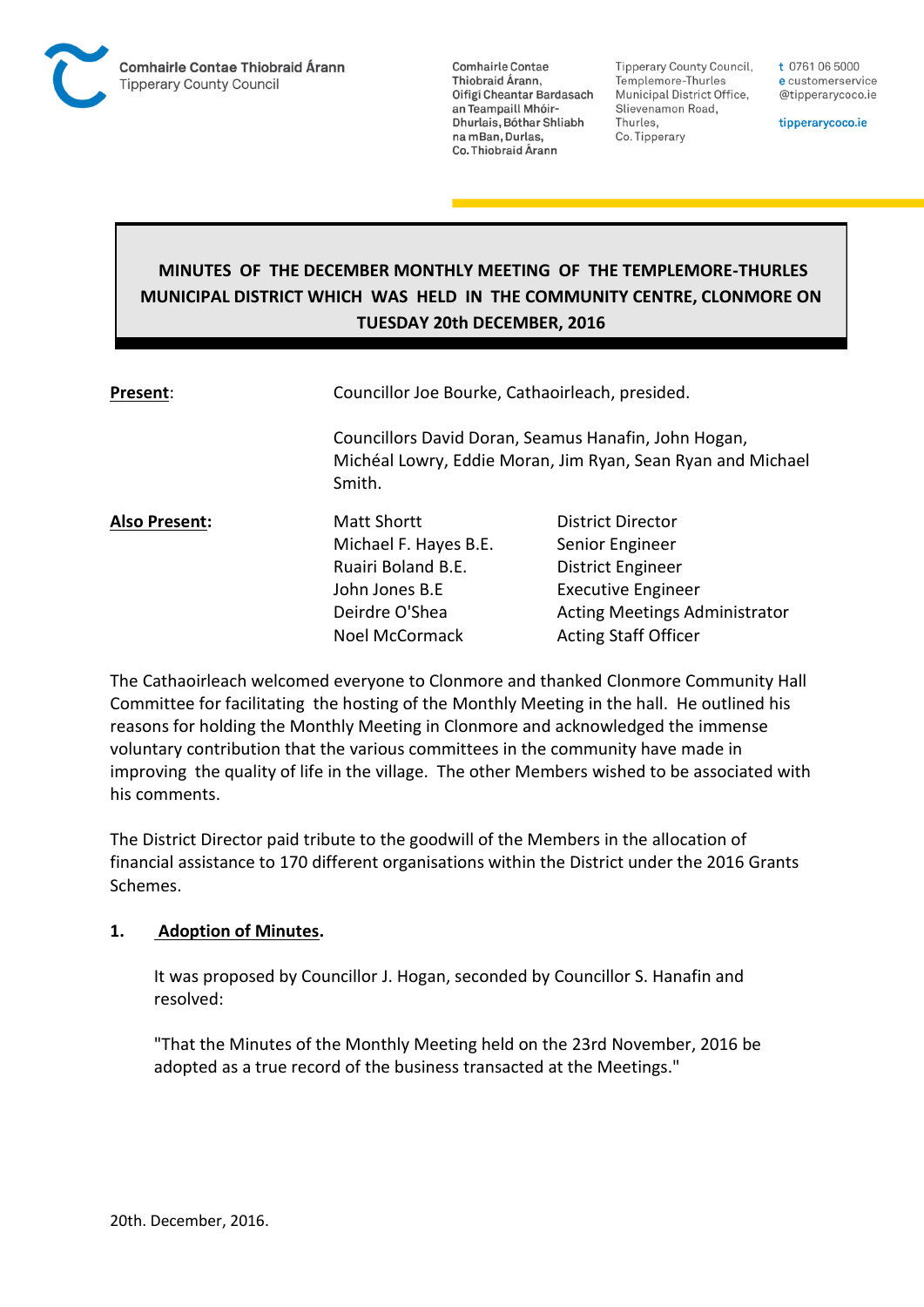

**Tipperary County Council,** Templemore-Thurles Municipal District Office, Slievenamon Road, Thurles, Co. Tipperary

t 0761 06 5000 e customerservice @tipperarycoco.ie

tipperarycoco.ie

#### **2. Civic Awards.**

All of the Members commented on the success of the Civic Awards Night which was held in the Templemore Arms Hotel on 23rd. November, 2016 and paid tribute to the staff involved in organising and managing the event.

The following were put forward for consideration for a Civic Reception in 2017:

| <b>Proposed Recipient</b>                                                                                               | Proposer              |
|-------------------------------------------------------------------------------------------------------------------------|-----------------------|
| Peter Ryan, Drombane who represented<br>Ireland in the Paralympics in 2016.                                             | Councillor S. Hanafin |
| Cummins Family, Rahealty, Thurles on<br>winning Ireland's Fittest Family 2016.                                          | Councillor M. Lowry   |
| Conor Ivors, Ballingarry, Thurles on<br>winning the Senior Irish Athletic Boxing<br>Association Championships recently. | Councillor M. Lowry   |
| J.P. Cooney member of the Connaught<br>Senior Rugby Team who won the<br>Guinness Pro 12 Title in 2016.                  | Councillor S. Ryan    |
| Loughmore Tug of War Team on winning<br>the National Championships recently.                                            | Councillor J. Ryan    |

Councillor M. Smith asked that a letter of congratulations be forward to Nicole Drought on being nominated Irish Sportswoman of the Year 2016.

Some concerns were expressed that the conferring of a large number of Civic Receptions each year would detract from the prestige and importance of this honourable event.

The Acting Meetings Administrator advised that any proposals put forward must first be referred to the Corporate Policy Group for consideration.

It was agreed that a sub-Committee would be established to come up with a criteria for the awarding of Civic Receptions in 2017.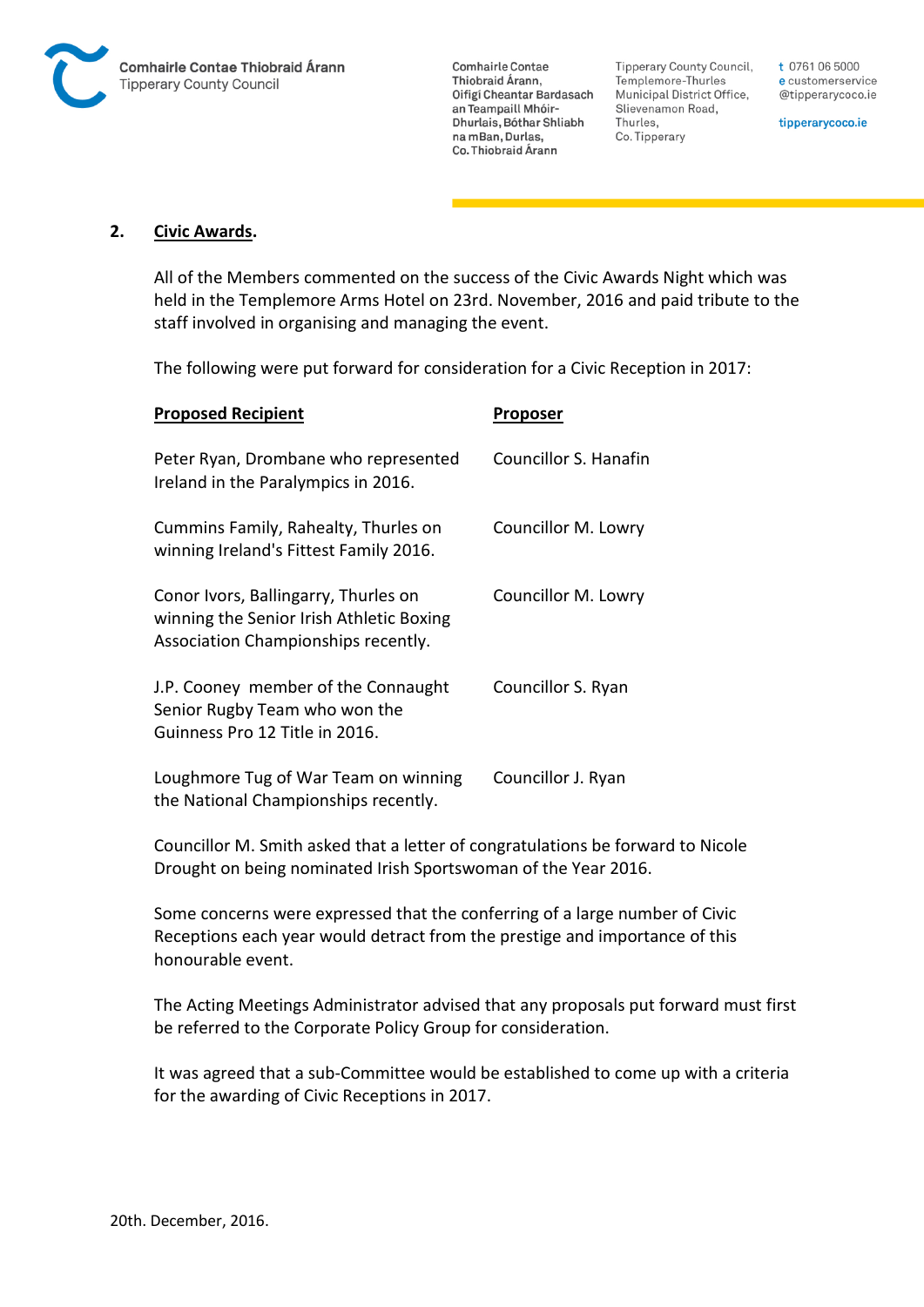

Tipperary County Council. Templemore-Thurles Municipal District Office, Slievenamon Road, Thurles, Co. Tipperary

t 0761 06 5000 e customerservice @tipperarycoco.ie

tipperarycoco.ie

### **3. Community & Economic Development.**

The Cathaoirleach welcomed Kathleen Prendergast to the Meeting.

Kathleen circulated a report on Community & Economic Development and in the course of her Presentation gave detailed updates on activities in the County and the Municipal District under the following headings:-

- Community & Economic Action Plan 2016
- Local Development Strategy
- Community Action Partnership Teams
- $-$  Draft Playground Policy
- New EU Funding sources
- Town and Village Renewal Scheme
- Joint Policing Committee
- Tipperary Sports Partnership/ FAI Projects
- $-$  Projects funded under the REDZ initiative
- $-$  Tourism
- Local Enterprise Office Grants Schemes
- Tipperary County Museum
- Heritage
- Arts
- Strategic Projects Unit

The Members welcomed the announcement of the allocation of €100,000.00 under the 2016 REDZ Programme for the preparation of a feasibility study to examine the potential of the former Lisheen Mine site for research and innovation activities to valorise food waste and residues through bio based chemical production.

The Members raised the following queries:-

- Establish if the application for the provision and installation of CCTV in Roscrea meets the criteria of the Town and Village Renewal Scheme.
- The need for CCTV in the new garden in Templemore Town Park and in rural areas in the District as the majority of crime takes place in rural locations.
- **If Identify funding sources for upgrading the CCTV system in Thurles town.**
- Develop a training programme for staff involved in the retail and tourism sector in order to improve the tourist experience in the County.
- Consider the possibility of a Suicide Prevention Officer for the County.
- Examine the tourist potential of the two Castles located in Thurles with a view to developing a visitor attraction centre.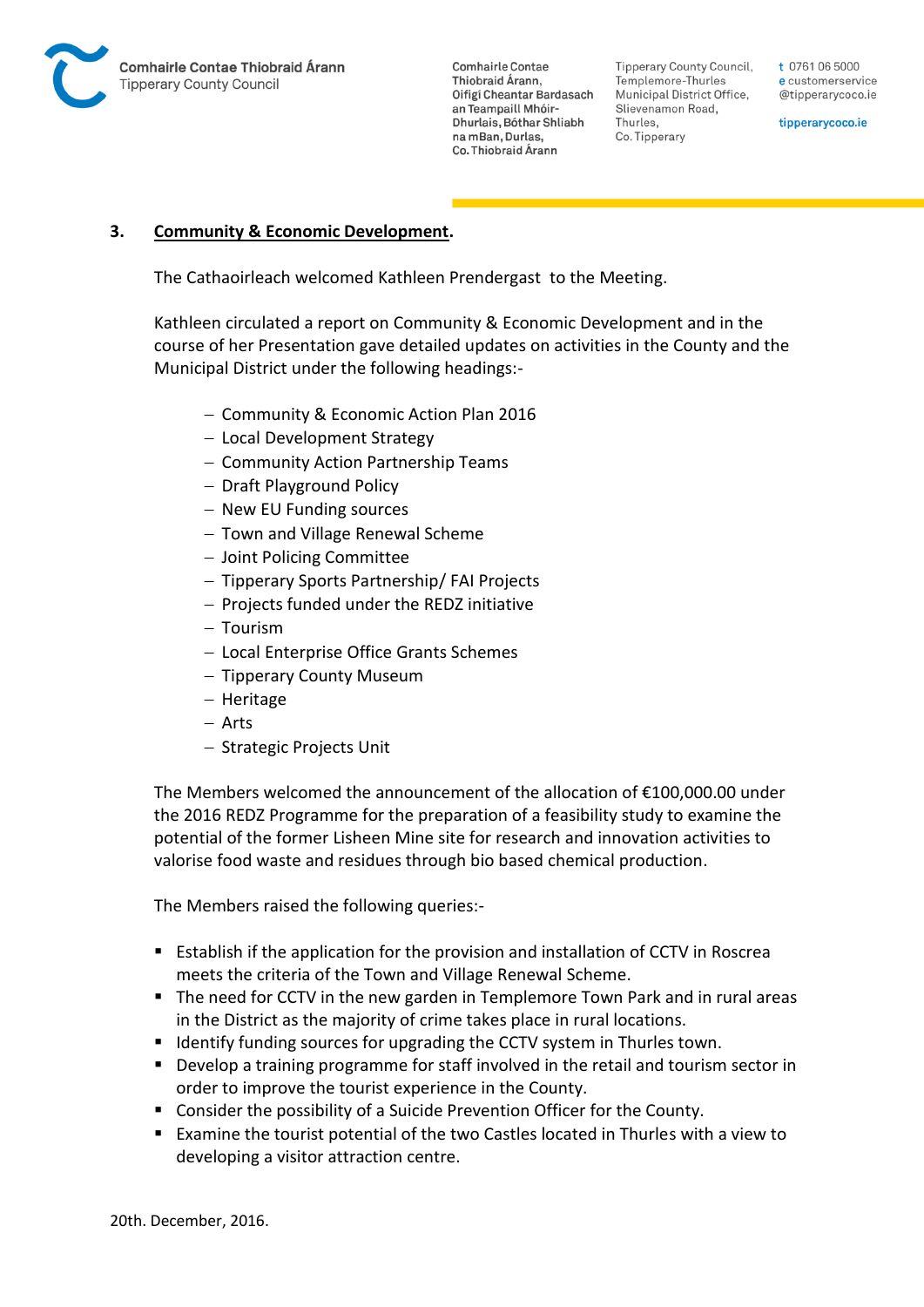

Tipperary County Council. Templemore-Thurles Municipal District Office, Slievenamon Road, Thurles, Co. Tipperary

t 0761 06 5000 e customerservice @tipperarycoco.ie

tipperarycoco.ie

The District Director advised that:-

- The application submitted for the provision and installation of CCTV in Roscrea town under the 2016 Town & Village Renewal Scheme was not selected due to the short timeframe given for completion of projects and the application will be considered under the 2017 Scheme.
- It is proposed to extend the CCTV system in Thurles town to Thurles Town Park and relocate the CCTV server to Thurles Garda Station, however, there is no budget to upgrade the existing CCTV system in the town.
- An application can be submitted under the Town & Village Renewal Scheme to install CCTV in the new garden in Templemore Town Park.

Kathleen Prendergast undertook to raise the other items with the relevant personnel.

The Cathaoirleach and Members acknowledged the excellent work being undertaken by the Community & Economic Development staff and thanked Kathleen for her comprehensive Presentation.

Kathleen withdrew from the Meeting.

### **4. Update on the 2016 Work Programmes and the 2016 Budgets.**

Copy of the expenditure to date on the Schedule of Municipal District Works was circulated at the Meeting.

The District Engineer gave the following update on the 2016 Work Programmes:

- The Roadworks Programme is fully complete.
- River drainage works are completed.
- Works under the Village Enhancement Scheme are completed.
- Works at the Littleton Community Centre are finished.

The Members acknowledged the substantial works that were completed in 2016 and complimented all staff involved.

The Members raised the following queries:-

- Update on flood relief works at Maxfort Cross, Horse & Jockey.
- Address the issue of poor lighting serving the pedestrian crossings near Templemore Town Hall and in Friar Street and Parnell Street, Thurles.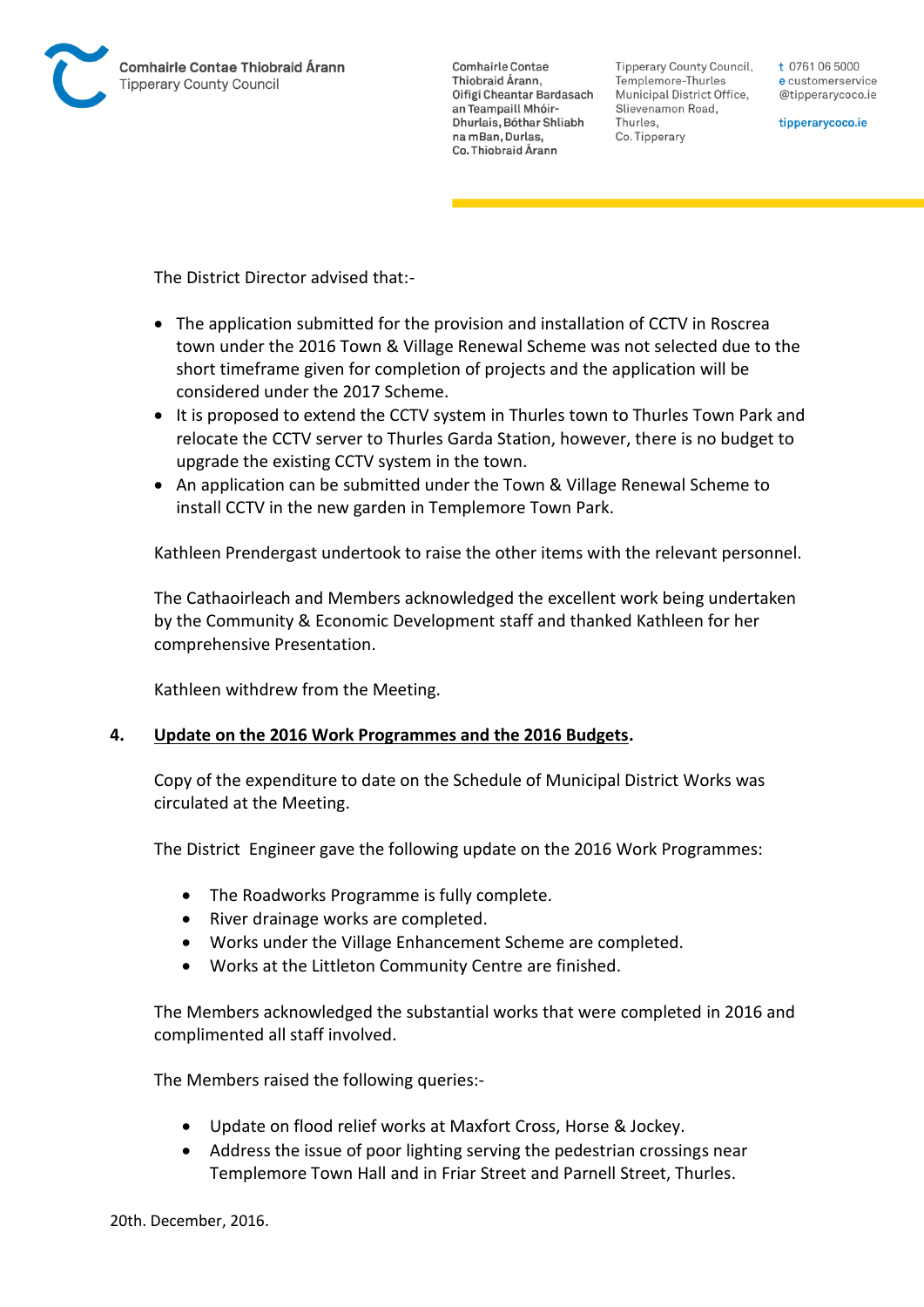

**Tipperary County Council,** Templemore-Thurles Municipal District Office, Slievenamon Road, Thurles, Co. Tipperary

t 0761 06 5000 e customerservice @tipperarycoco.ie

tipperarycoco.ie

- The need to improve sightlines at Drom Cross.
- The need to upgrade the Dark Road, Thurles which is being used as a relief road by a significant number of motorists.
- Additional safety improvement works need to be undertaken to the junction at Galboola, Thurles.
- Reinstall the concrete bollards in the passageway between Derrynaflan Drive and Derrynaflan Avenue, Littleton to prevent cars accessing the area.
- The control of horses is an issue in the County and horses are being tied to the playground equipment in Littleton.
- Address the illegal dumping on private property at Derheen, Thurles.
- Poor sightlines on the Dunkerrin Road junction with Templemore town.

Responses to issues raised as follows:-

- A significant amount of resurfacing was undertaken on the Dark Road, Thurles two years ago and the remainder could be included in the 2017 Roadworks Programme, however the width of the road cannot be altered.
- The issue of lighting at pedestrian crossings has been referred to Airtricity.
- Significant safety improvements have been undertaken at Galboola junction and any additional works would not qualify under a Low Cost Safety Scheme.

### **5. Update on Projects.**

| Liberty<br>Square<br>Refurbishment<br>and<br>development<br>of<br>a<br>carpark.         | Part 8 documents are on public display in<br>the Source Arts Centre and the Municipal<br>District Offices from 1st December, 2016 to<br>19th January, 2017                          |
|-----------------------------------------------------------------------------------------|-------------------------------------------------------------------------------------------------------------------------------------------------------------------------------------|
| Extension<br>and<br>to<br>Refurbishment of the<br>Offices at Castle Avenue,<br>Thurles. | The Council will take possession of the<br>offices within the next few days and it is<br>expected that the new offices will open to<br>the public in early January, 2017.           |
| Repairs / Improvements<br>to Templemore Town<br>Hall.                                   | Conservation Architects Report indicates<br>that substantial structural works are<br>required and a breakdown will be provided<br>to the Members at the January Monthly<br>Meeting. |
| Templemore Town Park<br>Extension.                                                      | Meetings with stakeholders planned for<br>January, 2017.                                                                                                                            |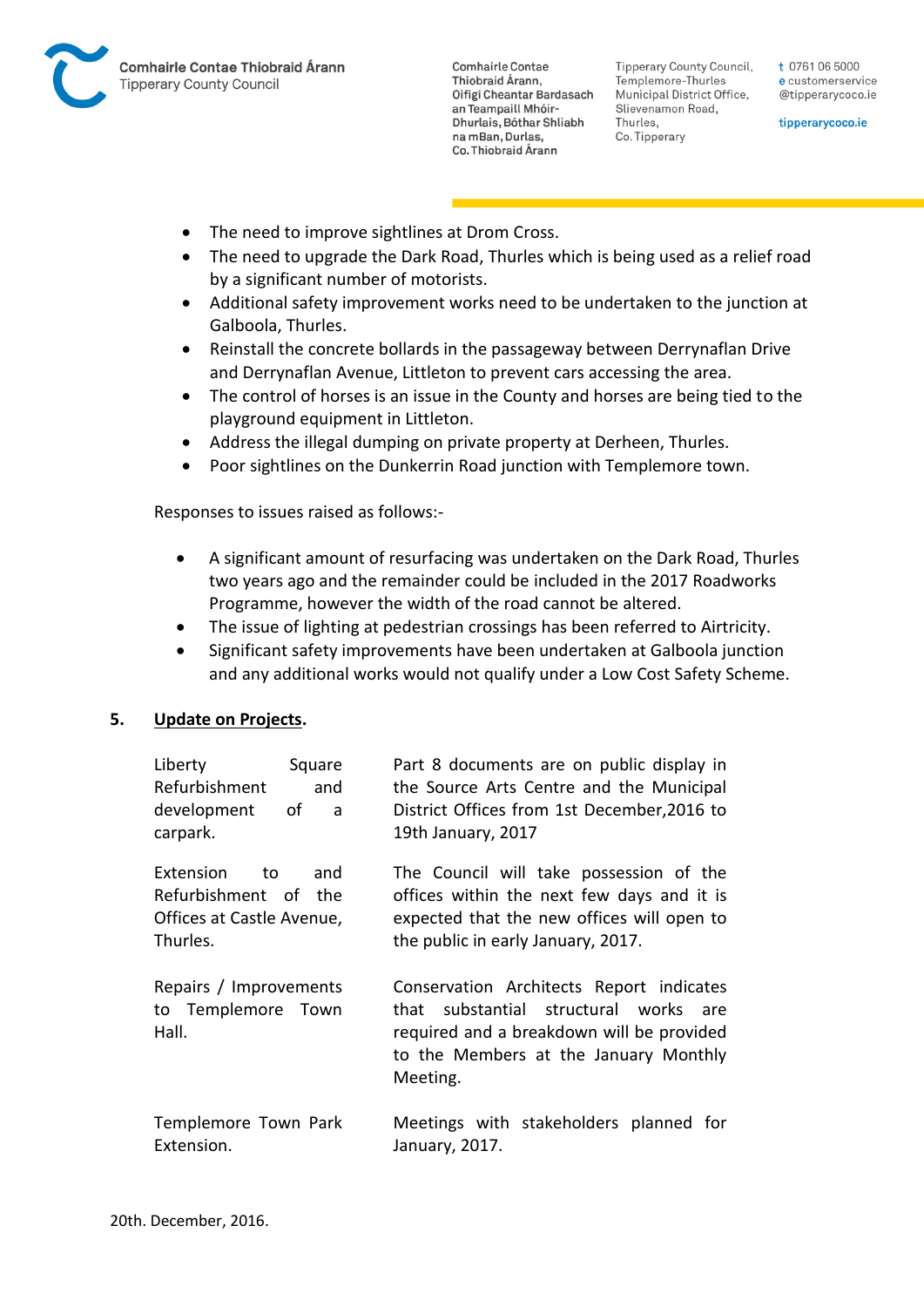

Tipperary County Council, Templemore-Thurles Municipal District Office, Slievenamon Road, Thurles, Co. Tipperary

t 0761 06 5000 e customerservice @tipperarycoco.ie

tipperarycoco.ie

| Village<br>Works.                                      | Enhancement                       | Works in Ballycahill, Gortnahoe and The<br>Ragg are completed.                                                                                                          |
|--------------------------------------------------------|-----------------------------------|-------------------------------------------------------------------------------------------------------------------------------------------------------------------------|
| Roscrea<br>Enhancement<br>Transportation<br>Plan 2016. | Scheme<br>and Roscrea Traffic and | A meeting of the Steering Committee for<br>the Roscrea Traffic & Transportation Plan<br>2016 will be convened shortly.                                                  |
| Cemetery.                                              | Carpark at St. Patrick's          | 8 documents are available<br>for<br>Part<br>inspection at the Municipal District Offices<br>or on www.tipperarycoco.ie from 3rd<br>November, 2016 to 6th January, 2017. |
| Thurles Town Park                                      |                                   | Contractors will be appointed shortly to<br>carry out the repairs to the outbuildings<br>and a further update will issue at the next<br>Meeting.                        |

#### **6. Notices of Motion.**

#### **a) Notice of Motion in the name of Councillor J. Bourke.**

Councillor J.Bourke formally moved the following Notice of Motion in his name:

"I am calling on the Council to make sure the dangerous junction in Clonmore Village, where the Clonmore Road meets the Rathdowney Road, is made safe for the public use. It is my belief that this junction has been noted by Miss Bohan (NRA) as a dangerous junction and must be dealt with as a priority."

The response circulated to the Members with the Agenda in advance of the Meeting is as follows:

"An application for funding for a Low Cost Scheme in 2017 has been made to the TII to improve the road safety at the junction of the R-433 and L-3246-0 in Clonmore Village."

Michael F. Hayes, Senior Engineer confirmed that the Department Inspector will be requested to examine the junction.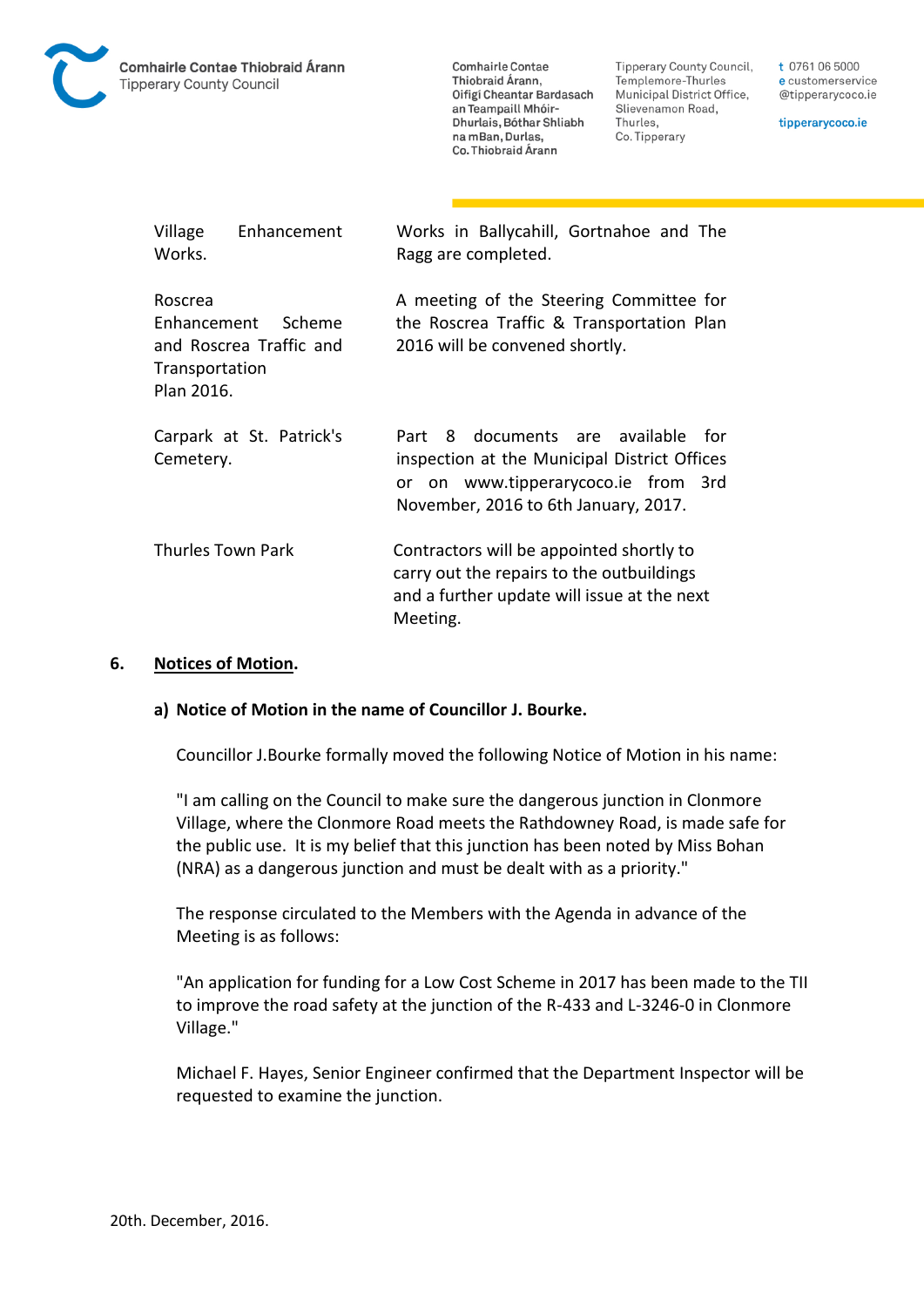

Tipperary County Council. Templemore-Thurles Municipal District Office, Slievenamon Road, Thurles, Co. Tipperary

t 0761 06 5000 e customerservice @tipperarycoco.ie

tipperarycoco.ie

### **b) Notice of Motion in the name of Councillor J. Bourke.**

Councillor J. Bourke formally moved the following Notice of Motion in his name:

"I am calling on the Council to do something about the speeding in Clonmore Village. This is a problem for many years and despite some traffic calming measures by the Council, more needs to be done, like putting in speed ramps."

The response circulated to the Members with the Agenda in advance of the Meeting is as follows:

"A speed survey has been completed in Clonmore Village and the findings confirm that the average speed is 51 KPH in the 50KPH Zone. This would indicate that there is not a significant speed problem, however the Council will replace the existing flashing school signs with more effective units and upgrade and provide more effective road markings & signage in 2017."

Councillor J. Bourke acknowledged that a small minority were speeding through the village and measures needed to be put in place in an effort to eliminate speeding completely.

Michael F. Hayes indicated that it was very difficult to justify additional infrastructural works due to the behaviour of a small minority of people and the situation will be monitored after the proposed works have been completed.

### **c) Notice of Motion in the name of Councillor J. Ryan.**

Councillor J. Ryan formally moved the following Notice of Motion in his name:

"I am calling on the HSE to provide the necessary resources to increase the number of both long term and short term beds in the Community Hospital of the Assumption in Thurles."

The response circulated to the Members with the Agenda in advance of the Meeting is as follows:

"Subject to the approval of the Members, this Motion will be forwarded to the HSE for consideration and response."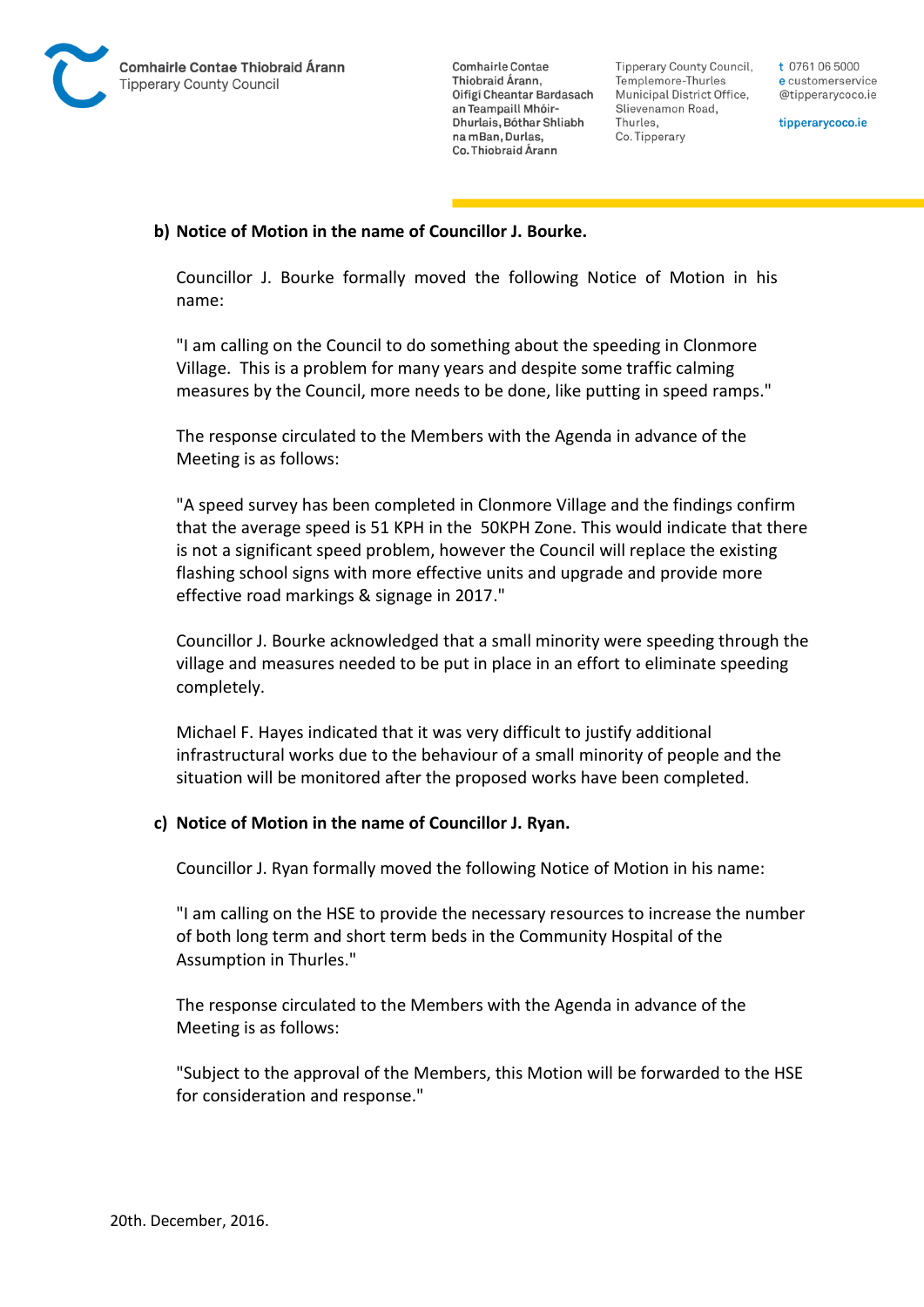Tipperary County Council. Templemore-Thurles Municipal District Office, Slievenamon Road, Thurles, Co. Tipperary

t 0761 06 5000 e customerservice @tipperarycoco.ie

tipperarycoco.ie

The Members highlighted the significant contribution the Hospital makes to the Community and it was unanimously agreed that a letter be forwarded to the HSE on the matter.

## **d) Notice of Motion in the name of Councillor M. Smith.**

Councillor M. Smith formally moved the following Notice of Motion in his name:

"To ask Transport Infrastructure Ireland to investigate the possible provision of pedestrian access across Roscrea's Bypass off the junction of Knock Road. This is urgently needed as is dangerous for pedestrians."

The response circulated to the Members with the Agenda in advance of the Meeting is as follows:

"The Roscrea Traffic Management Plan has commenced and the Consultant has agreed to investigate this issue as part of the Plan."

Councillor M. Smith expressed the view that the issue should be raised immediately with the TII and remain on the Agenda of the Roscrea Traffic Management Plan. It was agreed that this issue along with other areas of concern in the District would be raised with the TII at a meeting to be convened in January, 2017.

### **e) Notice of Motion in the name of Councillor M. Smith.**

Councillor M. Smith formally moved the following Notice of Motion in his name:

"Calling on the Municipal District Members to support an application to the Department of Environment to rename the District to include Roscrea i.e. Templemore/Thurles/Roscrea Municipal District."

The response circulated to the Members with the Agenda in advance of the Meeting is as follows:

"The naming of the Municipal Districts was provided for in the Local Government Reform Act,2014. Section 22 of Local Government Reform Act,2014 deals with the establishment of Municipal Districts in every County and City. Section 23 of the Local Government Reform Act,2014 provides for the division of each County/City into local electoral areas, fixes the number of Members to be elected for each electoral area and determines the Municipal Districts within each County/City. The